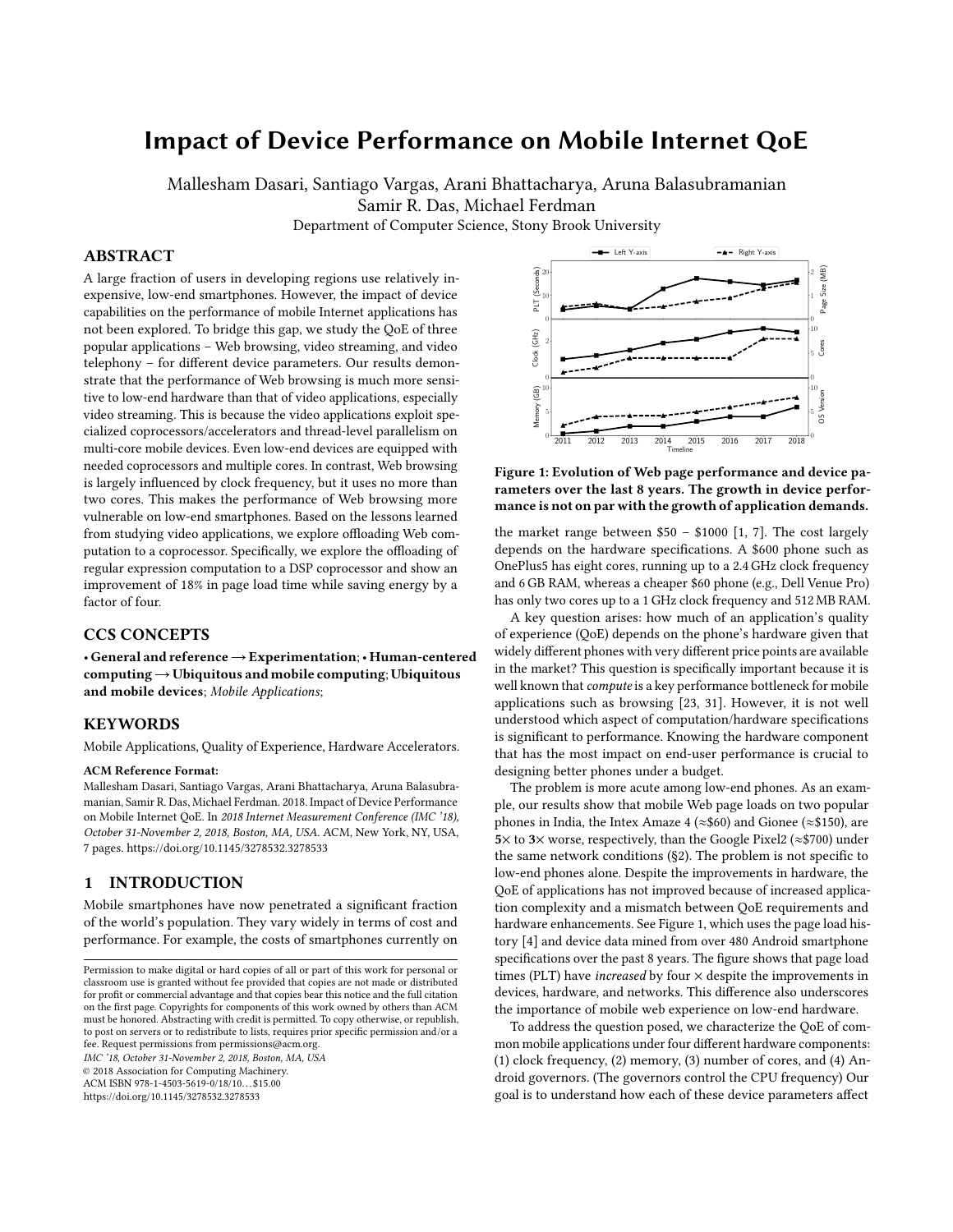<span id="page-1-2"></span>

<span id="page-1-1"></span>Figure 2: Mobile application performance across diverse devices: (a) Web browsing, (b) Video Streaming, (c) Video Telephony. The horizontal axis shows the device type; their corresponding specifications are tabulated in Table [1.](#page-1-1)

| Device             | Application        | Number         | OS.            | Clock         | GPU        | <b>RAM</b> | Release     | Release |
|--------------------|--------------------|----------------|----------------|---------------|------------|------------|-------------|---------|
| Name               | Processor          | of Cores       | <b>Version</b> | Min-Max (MHz) | Type       | Size (GB)  | Date        | Cost    |
| Intex Amaze+       | Spreadtrum SC9832A | $\overline{4}$ | 6.0            | 300-1300      | Mali-400   |            | Jan, 2017   | \$60    |
| Gionee F103        | MediaTek MT6735    | $\overline{4}$ | 5.0            | 300-1300      | Mali-T720  | 2          | Oct. 2015   | \$150   |
| Nexus4             | Snapdragon S4 Pro  | $\overline{4}$ | 5.1.1          | 384-1512      | Adreno 320 | 2          | Nov, 2012   | \$200   |
| SG S2-Tab          | Exynos 5433        | 8              | 5.0.2          | 400-1300      | Mali-T760  | 3          | Sept, 2015  | \$450   |
| Pixel C-Tab        | Tegra X1           | 4              | 8.0.0          | 204-1912      | Maxwell    | 3          | Dec. 2015   | \$600   |
| Pixel <sub>2</sub> | Snapdragon 835     | 8              | 8.0.0          | 300-2457      | Adreno 540 | 4          | Oct. 2017   | \$700   |
| SG S6-edge         | Exynos 7420        | 8              | 6.0.1          | 400-2100      | Mali-T760  | 3          | April, 2015 | \$880   |

Table 1: Mobile devices used in our experiments and their corresponding specifications.

the QoE of three of the most popular mobile applications: Web browsing, video streaming, and video telephony.

We find that Web and video applications have very different architectures. As a result, different hardware specifications affect the two classes of applications differently. For example, Web applications are significantly affected by clock speeds, but video applications are virtually unaffected. In contrast, changing the number of cores affects video applications but has no significant impact on Web applications. To dig deeper, we isolate the effect of the hardware parameter on the different aspects of the applications to shed light on not only how the hardware component affects the QoE but also why.

Our key finding is that Web performance is impacted by lowend phones. In particular, slow clock speeds affect Web browsing adversely. Web page loads slow down by 5× when clock frequency drops from 1512 MHz to 384 MHz. Interestingly, video applications are largely unaffected by this change even though video processing is a computationally intensive operation. This is because video decoding uses dedicated hardware decoders, available even on lowend phones. Also, video applications use parallel operations among multiple CPU cores for post-processing (such as muxing and demuxing of audio/video). In contrast, web applications do not use multiple cores effectively. Given that even low-end phones have multi-core processors, the performance of video applications is impacted little on low-end phones, but the performance of Web applications is severely affected.

Finally, similar to video applications, we experiment with offloading Web computation (hardware offloading) to an existing DSP coprocessor/hardware accelerator on the Nexus4 phone. We find that leveraging hardware offloading is a promising alternative to improving Web performance under a slow CPU clock. Our preliminary analysis with offloading only regular expression computations shows an improvement of 18% in page load time along with a  $4\times$  reduction in energy.

#### <span id="page-1-0"></span>2 QOE ACROSS LOW & HIGH-END DEVICES

As a first step, we study the performance of the three Internet applications – Web browsing, Video streaming, and Video telephony – across seven different smartphones. The phones are chosen so that there is significant diversity in terms of hardware/OS and cost (Table [1\)](#page-1-1). The cost ranges from \$60 to \$880, and the maximum CPU clock frequencies range from 1.3 GHz to 2.4 GHz. We first describe the default experimental setup before turning to the results.

#### <span id="page-1-3"></span>2.1 Measurement Setup

Web Browsing: We measure browsing performance over Chrome 63.0.3239.111 in terms of page load time (PLT). PLT is the time elapsed between when the URL is sent to the server and when the DOMLoad event is fired [\[36\]](#page-6-6). We load the top 50 Web pages from Alexa [\[38\]](#page-6-7), clear the cache (including DNS), and estimate the average PLT. We use the WProf tool [\[36\]](#page-6-6) to analyze the critical path of the page load process and break down the critical path into computation and network activities. Compuation activities include HTML parsing, Javascript evaluation, and rendering. Network activities involve requesting and downloading the objects on the Web page (such as html, css, js, and image files). We automate the page loads for repeatability using the Chrome remote debugging protocol [\[34\]](#page-6-8) over the Android Debug Bridge (ADB) [\[2\]](#page-6-9).

Video Streaming: We use YouTube to measure video streaming performance using two QoE metrics: start-up latency (networkcentric) and stall ratio (device-centric). Start-up latency is the time from when the request was issued to when the application starts displaying frames. The stall ratio is the amount of time the video stalls during the playback expressed as a fraction of playback time. Both of these metrics can be measured using YouTube player APIs [\[3\]](#page-6-10). The performance is measured over a 5 min FullHD (1080p) video clip. Note that the received video quality is the same in all the experiments because we have high network bandwidth. We use ADB [\[2\]](#page-6-9) to programmatically request the video content for repeatability.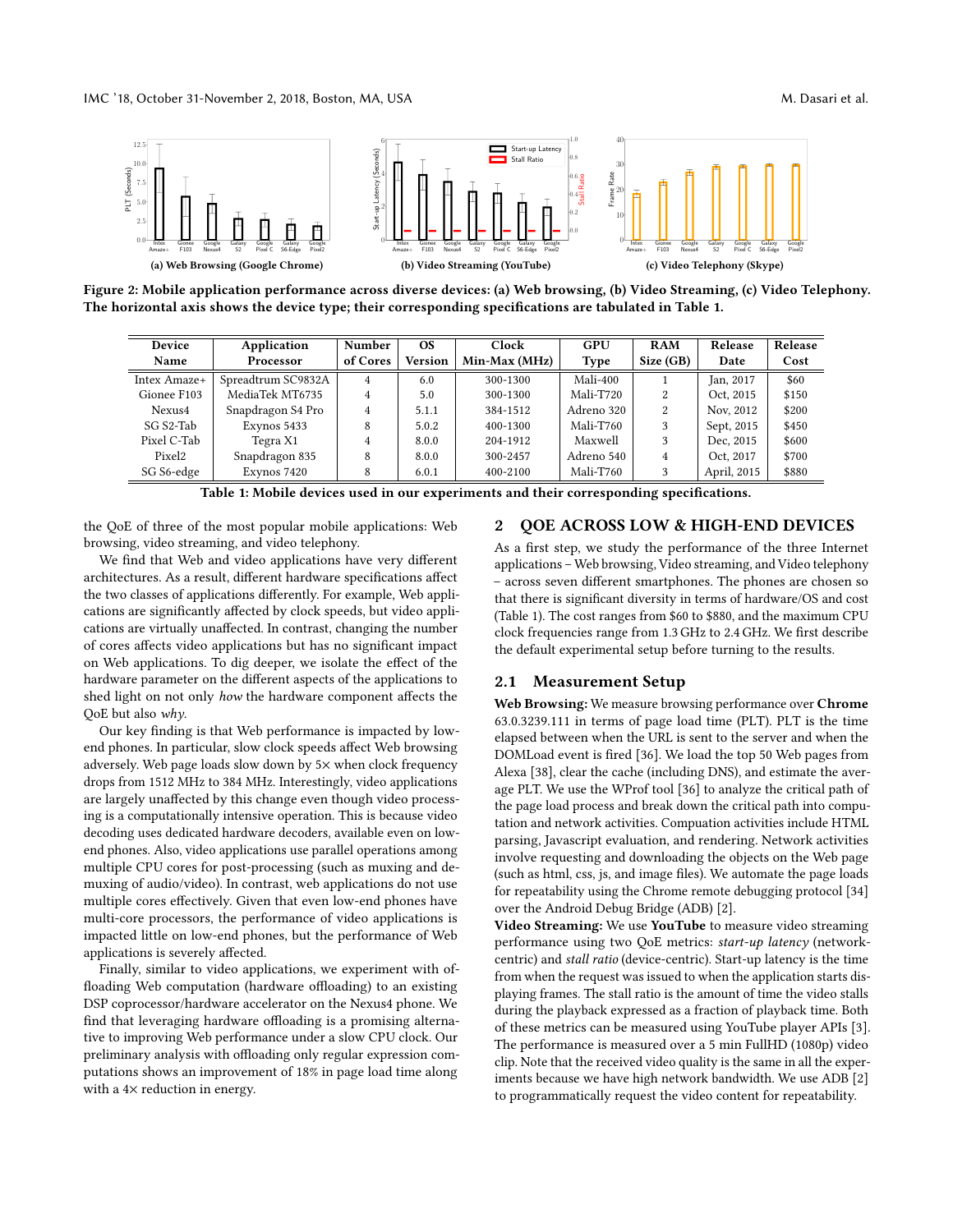<span id="page-2-0"></span>

Figure 3: Impact of device parameters on Web browsing (Google Chrome)

Video Telephony: We use Skype to measure the performance of video telephony. We measure QoE in terms of call setup delay (network-centric) and frame rate (device-centric) metrics. The frame rate is measured as the number of frames shown per second and call setup delay is the time it takes for the client to get the response once the receiver answers the call. Because Skype does not provide APIs to extract such QoE information, we use an indirect approach. We configure Skype to display the frame rate and call setup delay on the screen during the video call. Similar to [\[9\]](#page-6-11), we screen-record the Skype call using the AZ screen recorder [\[28\]](#page-6-12) and extract the QoE information using an optical character recognition tool [\[33\]](#page-6-13).

Because Skype is an interactive application, it requires an active participant on both ends. In our setup, when the Skype call is placed from the mobile device to a laptop, the laptop runs a virtual webcam [\[21\]](#page-6-14) that plays a video file in Skype instead of the camera feed; at the mobile end, the video can be viewed during the Skype call. To automate (starting and ending) the Skype calls, we use the AndroidViewClient (AVC) library [\[5\]](#page-6-15).

Network Setup: Because the focus of this work is to measure the impact of the device hardware, the experiments are setup to minimize the impact of the network and the Web/video servers. We host the video and pages on a desktop on our LAN created using an Aruba Access Point (AP) with a 72 Mbps link speed, 10 ms RTT, and 0% loss. The mobile device connects to the server over our LAN. For each workload, we repeat the experiment 20 times and present the average and standard deviation. For each experiment, we use default values for non-treatment variables.

## 2.2 QoE Across Devices

Fig. [2](#page-1-2) shows the performance of the three applications across the devices. Based on the device model, a significant difference in performance exists even though all experiments are done in the same network conditions.

For Web page loads (Fig. [2a](#page-1-2)), there is a 7 sec difference in average PLT between the low-end Intex Amaze+ phone and the high-end Google Pixel2. The standard deviation in PLT is also higher (>3 seconds) in the Intex Amaze+ than in the Pixel2. This must stem from the device itself because the network conditions remain unchanged.

In the case of YouTube (Fig. [2b](#page-1-2)), a linear increase occurs in startup latency from 2 to 5 seconds from the high-end to low-end devices. However, after the start-up latency, there is zero impact on the stall ratio. In effect, when the user waits for the video to start, there is practically no difference in QoE between the low-end and the high-end device. For Skype (Fig. [2c](#page-1-2)), the frame rate decreases from 30fps to 18fps between the high- and low-end devices.

For the most part, application QoE correlates with device cost. A cheaper device provides poorer performance. The only outlier is the Pixel2, which outperforms the SG S6-edge despite being less expensive. The underlying reason for this difference is how these two phones use big and little cores in the big.LITTLE architecture to trade between performance and power consumption.

Based on this study, our goal is to (i) understand why video applications are not affected by low-end phones and transfer the lessons learned to the Web, and (ii) study which hardware component has the greatest effect on performance both for Web and video applications to inform future hardware design.

## <span id="page-2-1"></span>3 IMPACT OF DEVICE PARAMETERS

Four device parameters related to available resources (Table [1\)](#page-1-1) can potentially impact application performance – CPU clock, memory capacity, number of cores, and Android governor. The first three parameters are self-explanatory. The Android governor is a set of scaling algorithms used by Android to change the clock frequency based on the CPU utilization and battery life. We observe four common frequency governors used by most Android phones: the Ondemand (OD), Powersave (PW), Interactive (IN), and Performance (PF) governors, each with a different trade-off between power and performance [\[12\]](#page-6-16).

Experimental Setup: The effect of a given resource is isolated by changing its value while keeping the remaining setup constant. We change the clock, number of cores, and governors using ADB commands on a rooted phone. We change the memory capacity by creating RAM disks [\[19\]](#page-6-17) from available memory and assigning these RAM disks to the application. The experiments are repeated over three phones—the Pixel2, Intex Amaze+, and Nexus4. These three phones were chosen to represent a high-end, low-end, and medium-end phone. We present the results from Nexus4 in detail and summarize the results from the other two for brevity. Similarly, for brevity, we present the PLT results only for the Chrome browser. We have experimented with two other browsers (Firefox and Opera Mini), which qualitatively have the same experience.

Figures [3-](#page-2-0)[5](#page-4-0) show the impact of these parameters – CPU clock, memory, number of cores, and governors on Google Chrome, YouTube, and Skype. The experimental setup is the same as that of [§2.1.](#page-1-3)

#### 3.1 QoE of Web Browsing

The PLT increases by  $4\times$  when the CPU clock frequency drops from 1512 MHz to 384 MHz (Fig. [3a](#page-2-0)). This trend is similar to that of Fig. [2a](#page-1-2), where the page loads much slower on low-end devices than on higher-end devices. This performance degradation is due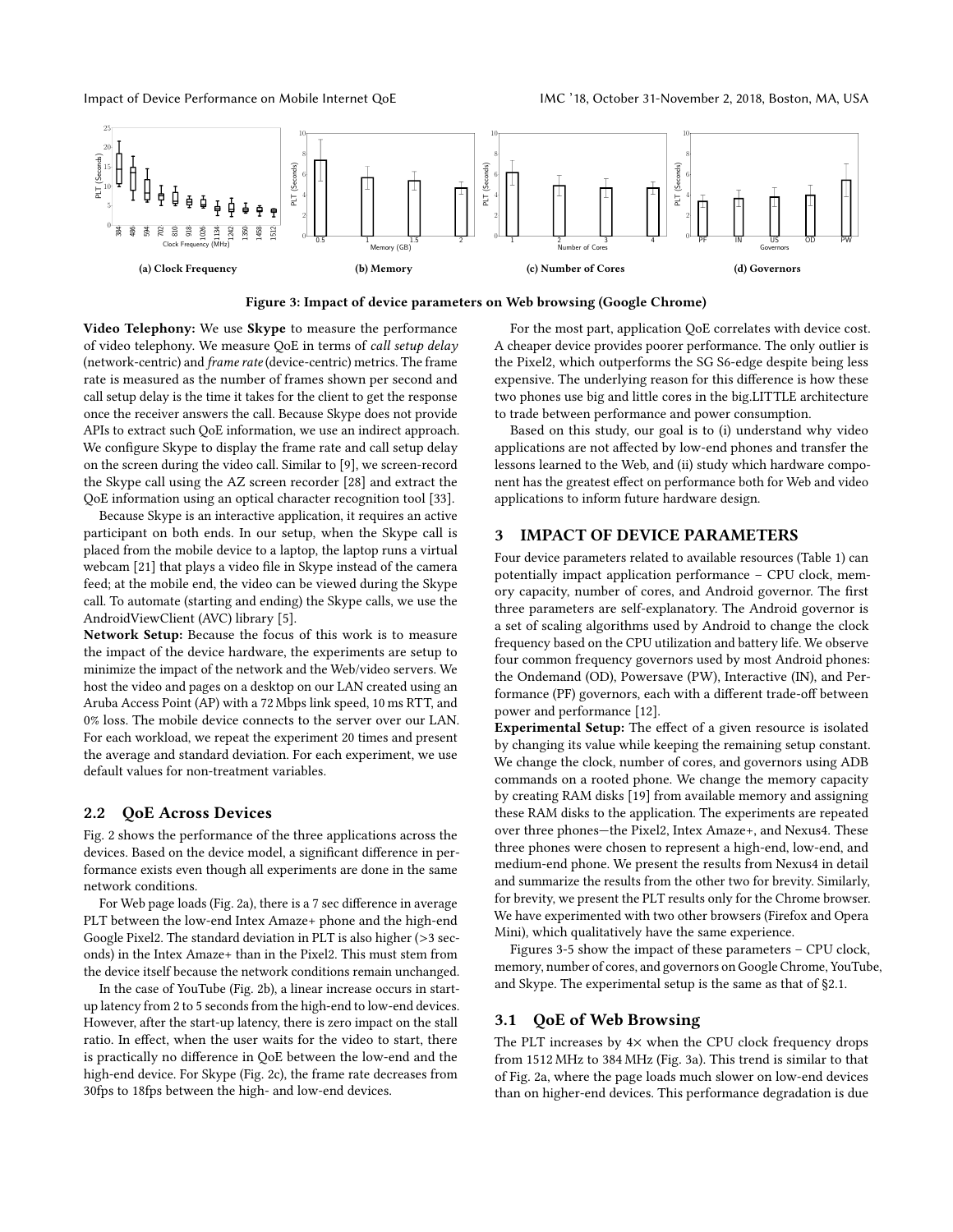IMC '18, October 31-November 2, 2018, Boston, MA, USA M. Dasari et al.

<span id="page-3-0"></span>

Figure 4: Impact of device parameters on video streaming (YouTube)

to two reasons: a slower clock results in (1) slower page processing (e.g., parsing, scripting, rendering, and painting) and (2) slower packet processing ([§4.2\)](#page-4-1) that in turn slows down the downloading of objects.

We estimate the time on the critical path involving computation and network activities using the WProf tool [\[23,](#page-6-3) [36\]](#page-6-6). Network time on the critical path increases from an average of 2 seconds when the clock speed is 1512 MHz to 6 seconds when the clock speed is decreased to 384 MHz – a 66% increase. Compute time increases by 76% for the same CPU slowdown.

We find that compute time increases even more compared to the network time for more complex Web pages. We further dissect the computational activities to find the root cause of the application bottlenecks. We observe that scripting time increases the most as the CPU clock slows down; it accounts for 51% of the overall compute times at high CPU frequencies and 60% at slower CPU frequencies. The layout and painting times account for only 4% of the compute time on the critical path. To confirm the impact of slower Javascript execution, we experiment with different categories of Web pages (e.g., business, health, shopping, news, and sports) and find that news and sports Web pages are affected the most (about 6×) because they have more scripting than the other categories.

Apart from the clock frequency, the PLT is not affected by other parameters significantly. For example, the PLT increases by about 2× when memory is reduced from 2GB to 512MB. The PLT increases by roughly 50% when the Powersave governor is used relative to the others. This is because this governor prefers the slowest clock to trade off performance for power savings.

PLT changes only modestly when the number of cores is reduced from four to one. This is because the browser does not exploit the thread-level parallelism on multi-core mobile devices. We confirm this observation by measuring the CPU utilization across cores and find that, during Web page loads, only two of the cores are utilized irrespective of the number of cores available (see Fig. [3c](#page-2-0)).

Takeaway1: Web browsing underutilizes the multiple cores and suffers significantly with slower CPU clock. A key component of improving Web page loads, especially with a slow CPU clock, is to improve the efficiency of scripting.

#### 3.2 QoE of Video Streaming

Fig. [4](#page-3-0) shows the start-up latency (network-centric) and stall ratio (device-centric) metrics of YouTube for the four device parameters on Nexus 4. The start-up latency increases from 1.2 to 3.5 seconds as the clock speed decreases; however, there is no impact on the stall ratio. This trend is similar to the one observed in Fig. [2b](#page-1-2) across low-end and high-end phones.

In practice, the stall ratio is a more important QoE metric because the start-up latency is only a one-time effect. The stall ratio is not affected by a slow CPU even though network throughput drops when the CPU is slow. The reasons for this are several video-specific optimizations: i) most smartphones (even low-end phones) support hardware-based video coding. The video coding is offloaded to dedicated hardware accelerators and are not bottlenecked by a slow CPU. Moreover, YouTube serves device-specific video content (e.g., it does not stream FullHD video on an Intex phone). ii) after video decoding, the post-processing tasks such as muxing and demuxing of audio and video indeed happen on the CPU, which could potentially be impacted by a slower clock. The Android multimedia framework is highly parallelized and exploits multiple cores, unlike Web browsing, and thus, the impact of the slower clock is not prominent. We confirm this observation by measuring the CPU utilization during the video experiments across cores. Figure [4c](#page-3-0) further shows that the performance of video applications degrades as the number of cores decreases. There is an increase of 4 seconds in start-up latency as well as a 15% increase in the stall ratio under a single core. iii) YouTube and other streaming services [\[10,](#page-6-18) [24\]](#page-6-19) prefetch video content; YouTube prefetches 120 seconds' (called read-ahead time) worth of content. Therefore, even under slower clocks, the read-ahead time is reached within 40 seconds of the video start-up, resulting in zero stalls.

For memory and governors, YouTube has a similar trend in startup latency as Web browsing does, with zero stalls.

Takeaway2: Specialized coprocessors reduce the role of the generalpurpose CPU for video streaming. To the extent that the CPU is used, multiple cores can be exploited. Thus, the impact of low-end phones is largely masked for the QoE of video streaming because even lowend phones have at least two cores and specialized coprocessors.

### 3.3 QoE of Video Telephony

The key difference between streaming and telephony is that telephony is interactive. This means that, unlike streaming, video frames cannot be prefetched by the application. We measure the QoE with the call setup delay (network-centric) and frame rate (device-centric) metrics as described in [§2.1.](#page-1-3) Fig. [5](#page-4-0) shows the effect of device parameters on QoE during the Skype video call.

We observe an 18-second increase in call setup delay when the CPU clock drops from 1512 MHz to 384 MHz. This effect is due to the increase in network packet processing caused by slow CPU speeds because the external network condition remains the same. The frame rate drops to 17 frames per second (fps) at slow CPU speeds from 30 fps at high CPU speeds. The decreased frame rate occurs despite the fact that video coding is offloaded to hardware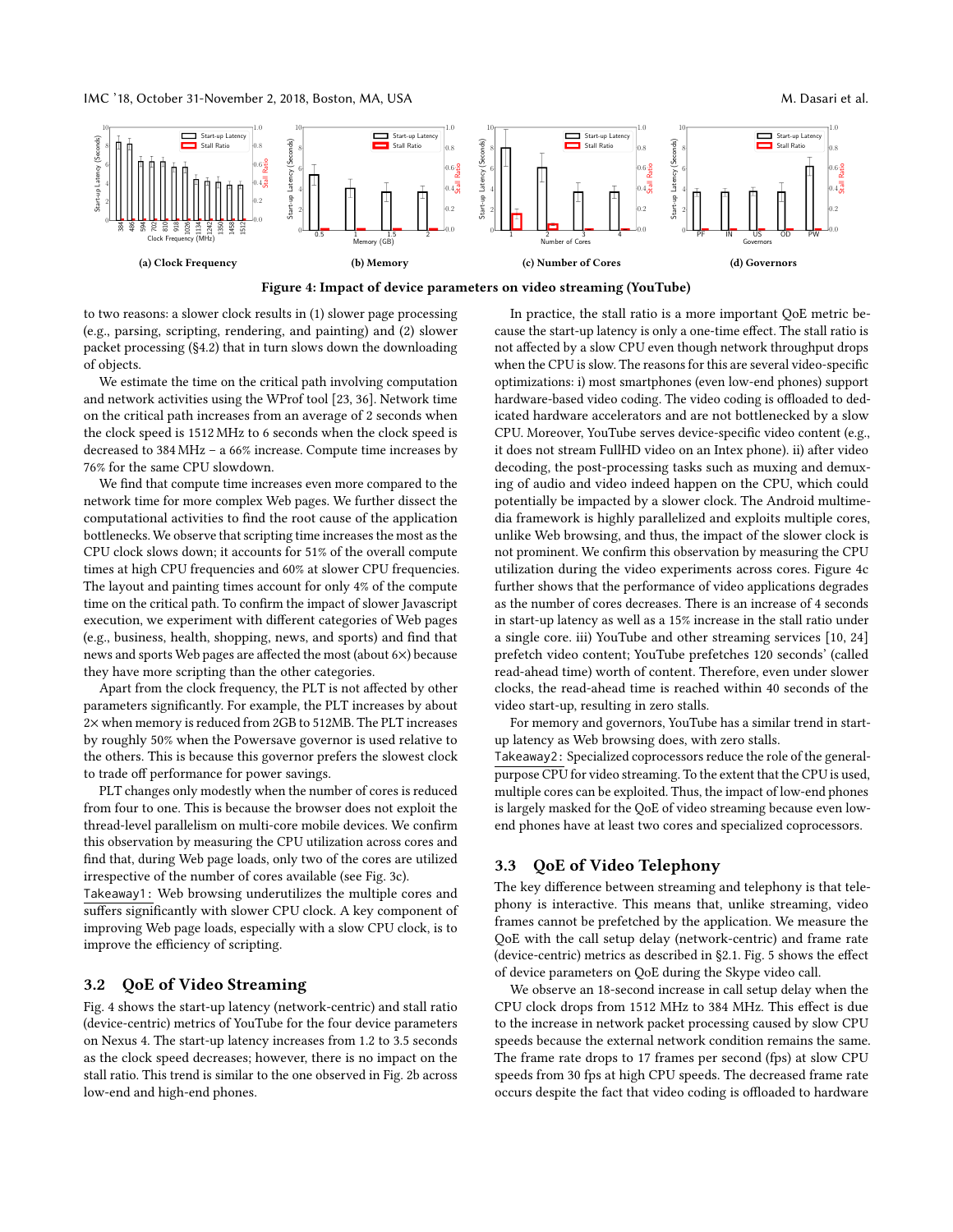Impact of Device Performance on Mobile Internet QoE IMC '18, October 31-November 2, 2018, Boston, MA, USA

<span id="page-4-0"></span>

Figure 5: Impact of device parameters on video telephony (Skype)

<span id="page-4-2"></span>

Figure 6: Impact of clock frequency on the network.

similar to video streaming. This discrepancy is due to two reasons: first, unlike video streaming, there is no prefetching. Therefore, packet processing in the kernel stack becomes a bottleneck. Second, video telephony is interactive in that it requires both sending and receiving live video. During this, it requires encoding, decoding, muxing, and demuxing of the audio and video (recall that video streaming has only decoding and demuxing). Although most of the coding is offloaded, the post-processing is limited by poor CPUs. Apart from the clock, Skype has similar trends as YouTube with other parameters — memory, number of cores, and governors.

Interestingly, the Skype adaptive bitrate (ABR) algorithm is more aggressive than YouTube. Skype's ABR algorithm [\[30\]](#page-6-20) changes the call video quality for slow CPUs (as it does for poor network conditions) when the software perceives poor throughput. In effect, the client requests low-resolution videos under slower clock frequencies.

Takeaway3: The key takeaway is that video telephony is linearly affected by slower CPU speeds mainly because of the packet processing overhead. This is different from video streaming, where the effect of the network processing is masked by prefetching.

## 4 DISCUSSIONS

In this section, we discuss (a) the implications of clock frequency on network throughput and (b) a possible Web page optimization for low-end devices based on our results in [§3.](#page-2-1)

#### 4.1 Impact of Clock Frequency on Network

We find that clock frequency not only affects application processing but also has a second-order effect on network throughput because of slow packet processing, which in turn impacts application performance. While packet processing overheads in the transport layer are known to cause performance bottlenecks and have been investigated in the data center context, including the use of kernel bypass

and specialized NIC-level processing (e.g., [\[22\]](#page-6-21)), little attention has been paid to this aspect in the context of mobile applications.

To demonstrate the impact, we conduct a study using the IPerf tool [\[16\]](#page-6-22) from a server that generates continuous traffic to the Nexus4 smartphone. We measure the average throughput over 5 minutes and repeat the experiment 20 times for 12 clock frequencies. Fig. [6](#page-4-2) shows the effect of clock frequency on network throughput. When the clock frequency is reduced from 1512 MHz to 384 MHz, the average throughput drops from 48 Mbps to 32 Mbps. This decrease in throughput is entirely internal to the device. Recall ([§2.1\)](#page-1-3) that we host the content on our LAN. The reason for the decreased TCP throughput is that packet processing is computationally intensive, and a slow CPU increases the packet processing time.

This second-order effect has significant implications, especially for Web and Video telephony applications. As we discussed in [§3,](#page-2-1) these applications perform poorly under slow CPU speeds partly because of the TCP processing delays.

Takeaway4: A takeaway is that we require research on improving TCP processing, not only in the context of data centers but also in the context of mobile applications.

## <span id="page-4-1"></span>4.2 Accelerating Web Page Load

Based on the lessons learned from video applications, we explore how offloading computation to a coprocessor may improve the performance of Web page loads under slower clocks. Many modern mobile phones include GPUs, DSPs, and other specialized hardware accelerators. We study the effect of offloading Web computations to a DSP. To this end, we examine the computation performed on the CPU during Web page loads and identify that Javascript execution is a major time-consuming component. We then drill down into the execution of the script functions for the slowest set of Web pages in our study (news and sports pages) and find that a significant fraction (20% of scripting time) of the page load time is spent in regular expression evaluation (e.g., for URL matching and list operations). This makes a case for exploring the possibility of offloading regular expression evaluation to the DSP.

We conducted our analysis by offloading Javascript regular expression functions with the help of the Qualcomm Hexagon SDK [\[27\]](#page-6-23). We converted the regular expression functions from Javascript into direct C-language calls and ported the functions to the aDSP processor of the Google Pixel 2 phone (which has the Snapdragon 835 Application processor). The communication between the CPU and DSP was performed using FastRPC remote procedure calls.

We used Node.js to measure the runtime performance of the offloaded functions and analyzed their impact on Web page load times. To do this, we extracted the page dependency graphs with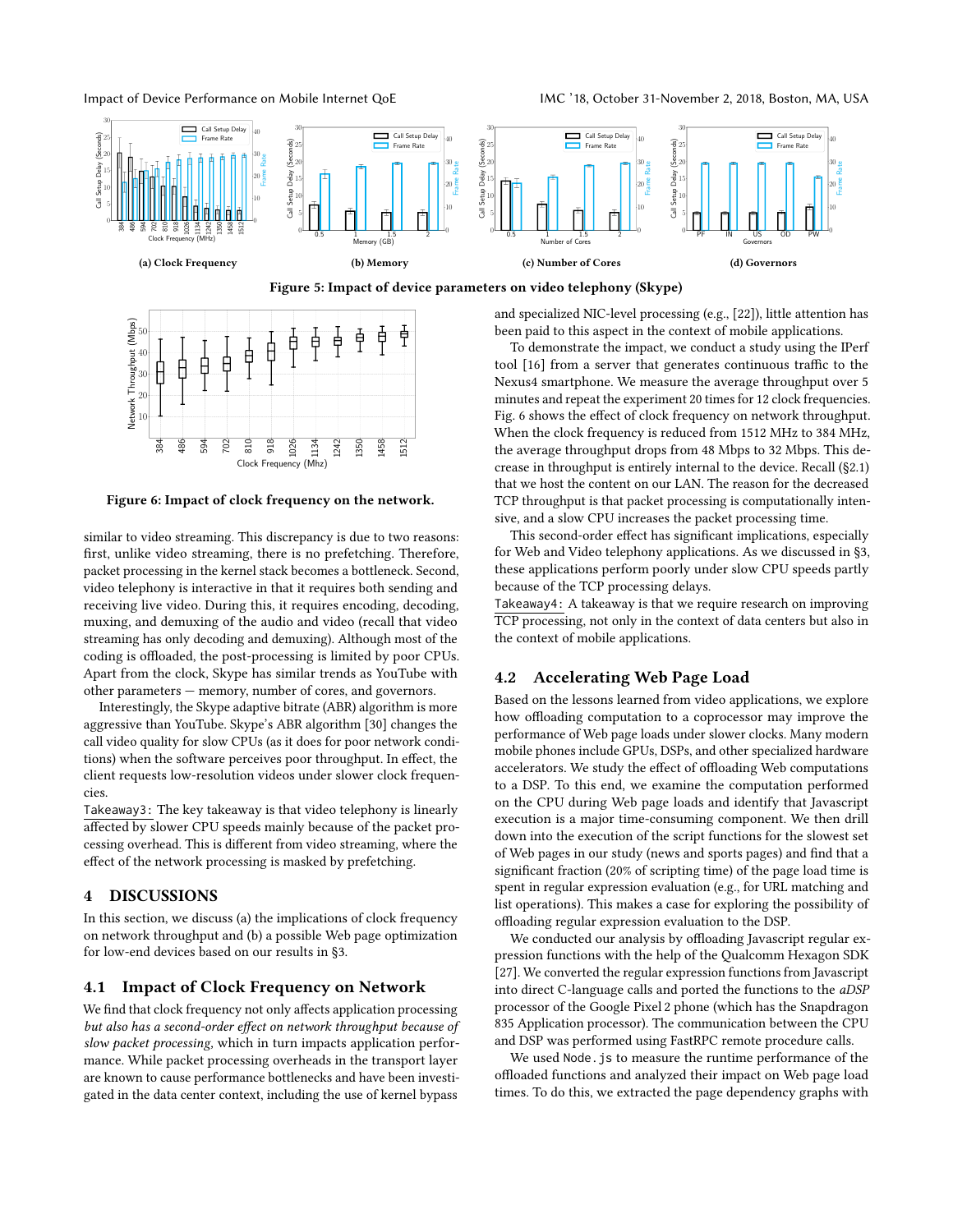CPU CPU DSP

<span id="page-5-0"></span>

(a) Javascript execution (left axis) and emulated page load times (right axis)



(b) CDF of power consumption during Javascript execution

Figure 7: Evaluations for DSP offloading of Javascript functions

WProf [\[36\]](#page-6-6), which preserves the dependency and computation timing information of the entire Web page load process. We then derived the emulated page load time (ePLT) by re-evaluating the WProf dependency graphs after replacing the execution time of all functions that contain the offloaded regular expressions with their measured run times on the DSP.

Fig. [7](#page-5-0) shows the impact of offloading regular expressions for the top 20 sports Web pages. Offloading just these functions to the DSP provides a noticeable improvement in the Web page load times when the mobile device is run with the default frequency governors, where the CPU frequency is set by the OS (Fig. [7a](#page-5-0)). Moreover, we observe an even greater improvement—an almost 4× reduction—in median power consumption (Fig. [7b](#page-5-0)). As expected, the page load time improvements caused by offloading are largest (up to 25%) when the Web page is loaded at slower CPU frequencies (Fig. [7c](#page-5-0)).

The potential improvement with this new approach depends on the code patterns that are suitable for DSPs. Note that DSPs can be inexpensive ( $\approx$ \$10 [\[13\]](#page-6-24)), so adding them does not significantly increase the cost of mobile devices. In fact, even current low-end phones have many domain-specific hardware accelerators. Our approach can be employed on either server side or client side in web browsers if the browsers allow low-level code execution. However, there is a trade-off. Allowing low-level code on the browser side introduces security vulnerabilities. Situating the DSP optimization on the server side may introduce larger binaries than the original Javascript code, which may adversely affect page load time. Takeaway5: Our results suggest that offloading the computationally intensive parts of Web browsing to coprocessors has potential, especially for low-end phones, and should be further explored.

# 5 RELATED WORK

Web Performance: Extensive literature on characterizing and improving Web performance exists. WProf [\[36\]](#page-6-6) and WProf-M [\[23\]](#page-6-3) characterize the bottleneck of desktop and mobile browsing using page-load dependencies. The key observation in these works is that the network is the bottleneck in desktop browsing, whereas computation is the bottleneck in mobile browsing. Polaris [\[25\]](#page-6-25) and Vroom [\[29\]](#page-6-26) are designed to improve Web performance by prioritizing network object loads taking into account dependencies. Shandian [\[37\]](#page-6-27) and Prophecy [\[26\]](#page-6-28) use a Web proxy to improve page-load performance. Though these methods optimize network activities to improve page loads, recent works including Webcore [\[40\]](#page-6-29) and GreenDroid [\[11\]](#page-6-30) optimize the mobile hardware architecture to improve PLT and minimize energy consumption. A preliminary analysis of the device hardware on Web browsing is shown in [\[8\]](#page-6-31)[\[20\]](#page-6-32).

Video Performance: Similar to Web browsing, considerable work has addressed improving video QoE focusing on network resource provisioning [\[14,](#page-6-33) [39\]](#page-6-34). Pytheas [\[18\]](#page-6-35) and CS2P [\[32\]](#page-6-36) propose datadriven approaches to study the impact of different parameters that impact QoE. They show that the QoE can be largely improved by adapting the bitrate using data-driven throughput prediction. Huang et.al. [\[15\]](#page-6-37) consider client playback buffer occupancy rate adaptation, unlike network-only solutions [\[6,](#page-6-38) [17,](#page-6-39) [35\]](#page-6-40).

 $0$   $\rightarrow$   $\frac{1}{200}$  $2 - 1 - 1$ 4 T 6 | | 8 1 H  $10 - 1 - 1$ 12 | |  $14$ 

e Alli

300 441 595 748 883 Clock Frequency (MHz)

(c) Emulated page load times with and without DSP offloading at low clock frequencies

Different from these works, our studies focus on understanding the impact of device parameters on Web and video applications.

# 6 CONCLUSIONS AND FUTURE WORK

In this work, we analyze the impact of device hardware on key mobile Internet applications – Web browsing (Google Chrome), video streaming (YouTube), and video telephony (Skype). Our study uses seven different smartphone devices with a range of capabilities and widely different costs – from \$60 to \$800. We observe that Web applications are adversely affected by low-end device hardware, but video applications, especially streaming, are only modestly affected by low-end hardware. This is largely because video applications offload video decoding to a hardware accelerator and do not rely on the CPU. The needed hardware accelerators are available even on low-end phones. Video applications also parallelize their tasks across multiple cores available in low-end phones, and they are not significantly affected under slow clock speeds. Based on the lessons learned from studying video QoE, we explore the usefulness of offloading Web browsing tasks to a coprocessor. Our preliminary analysis after offloading regular expression evaluations in Javascript to a low-power DSP shows an improvement of 18% in Web page load time along with a  $4\times$  reduction in energy consumption.

Our study highlights the impact of device-side performance on mobile applications. While we have studied only hardware parameters, a comprehensive future study should also include software parameters such as OS and browser versions and TCP and TLS overheads in the network stack. Also, studying the joint impact of network conditions and device-side parameters will be useful.

## ACKNOWLEDGEMENTS

We thank our shepherd Narseo Vallina-Rodriguez and the reviewers for their feedback, which greatly improved the presentation of this paper. This work is partially supported by NSF grants CNS-1718014 and CNS-1566260, a grant from MSIT, Korea under the ICTCCP Program, and a Google Research Award.